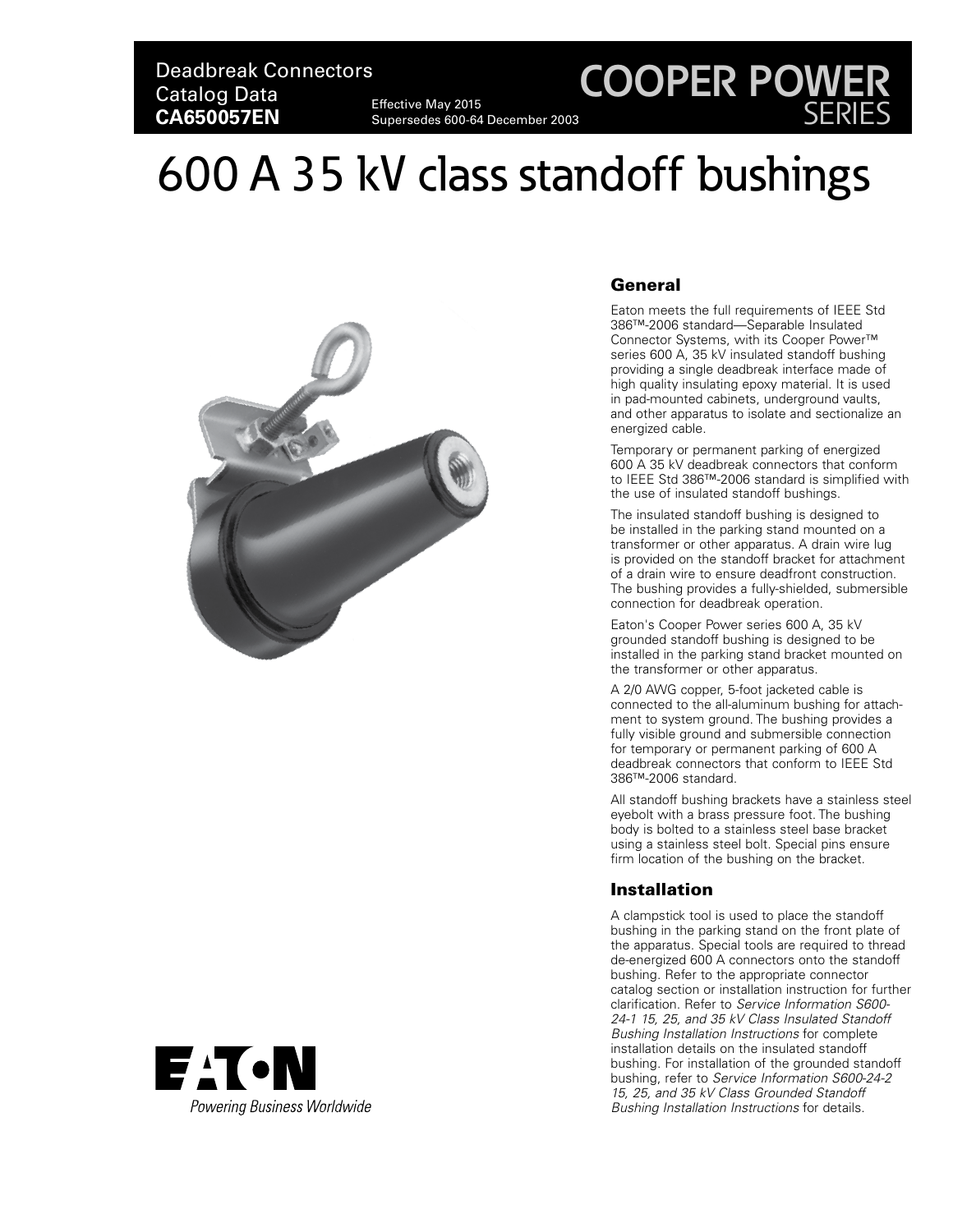# Catalog Data CA650057EN

Effective May 2015



**Figure 1. Grounded standoff bushing on left is made of aluminum alloy and has five feet of insulated cable. Insulated bushing on right is molded of epoxy insulation material.**

**Note:** Dimensions given are for reference only.



| 35 kV |                  |                  |
|-------|------------------|------------------|
|       | Grounded         | <b>Insulated</b> |
| S7    | $0.75$ " (19 mm) | $0.75$ " (19 mm) |
| S8    | $5.7$ " (145 mm) | $5.2"$ (132 mm)  |

**Figure 2. Standoff bushing stacking dimensions.**

# Production tests (insulated standoff bushing)

Tests conducted in accordance with IEEE Std 386™-2006 standard:

- ac 60 Hz 1 Minute Withstand
	- 50 kV
- Minimum Corona Voltage Level
	- 26 kV

Tests conducted in accordance with Eaton requirements:

- Physical Inspection
- Periodic Dissection
- Periodic Fluoroscopic Analysis

#### **Table 1. Voltage Ratings and Characteristics —Insulated Standoff Bushing**

| kV   |
|------|
| 35   |
| 21 1 |
| 50   |
| 103  |
| 150  |
| 26   |
|      |

Voltage ratings and characteristics are in accordance with IEEE Std 386™-2006 standard.

### **Table 2. Current Ratings and Characteristics —Grounded Standoff Bushing**

| <b>Description</b> | <b>Amperes</b>                     |
|--------------------|------------------------------------|
| Short Time         | 25,000 A rms symmetrical for 0.17s |

Current ratings and characteristics are in accordance with IEEE Std 386™-2006 standard.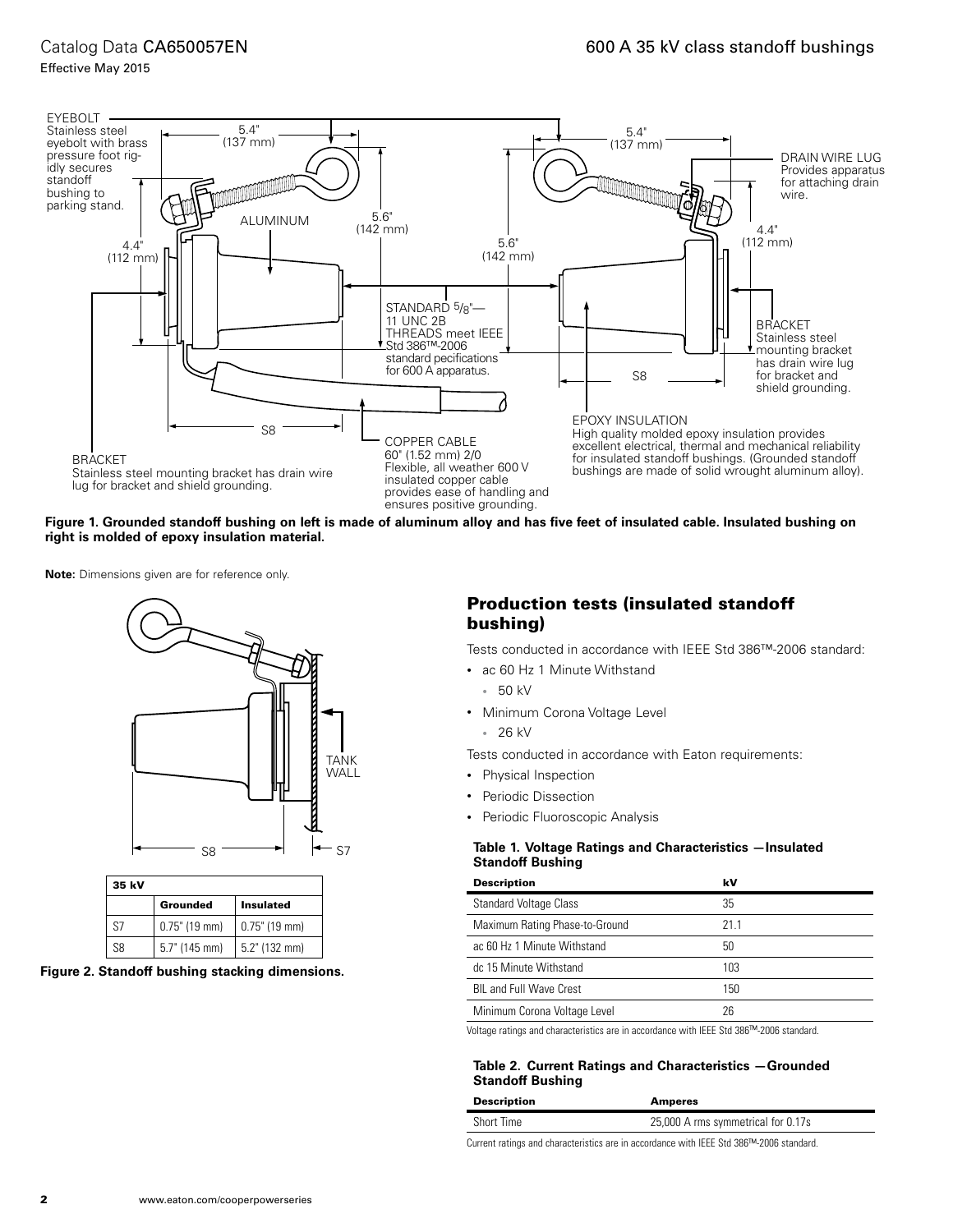# Ordering information

To order a 35 kV Standoff Bushing Kit, refer to Table 3. Each kit contains:

- Standoff Bushing with Bracket
- Shipping Cap (not for energized operation)
- Installation Instruction Sheet

**Existing insulated or grounded bushing can be converted for use with T-OP™ II connectors by ordering and installing the copper alloy T-OP II\*\* stud.**

**\*\*If a T-OP II STUD (STUD-T) is installed in an existing insulated or grounded bushing the short end of the stud must be threaded into the bushing.**

**\*\*The T-OP II STUD (STUD-T) should only be used when grounding or achieving a visible break of a T-OP II termination.**

#### **Table 3. Ordering Selection Guide**



Eaton recommends when a copper standoff is designated – use only copper stud or T-OP II stud.

\*\*\* Grounded bushing available in solid wrought aluminum alloy only. Digit 3 will be "A".